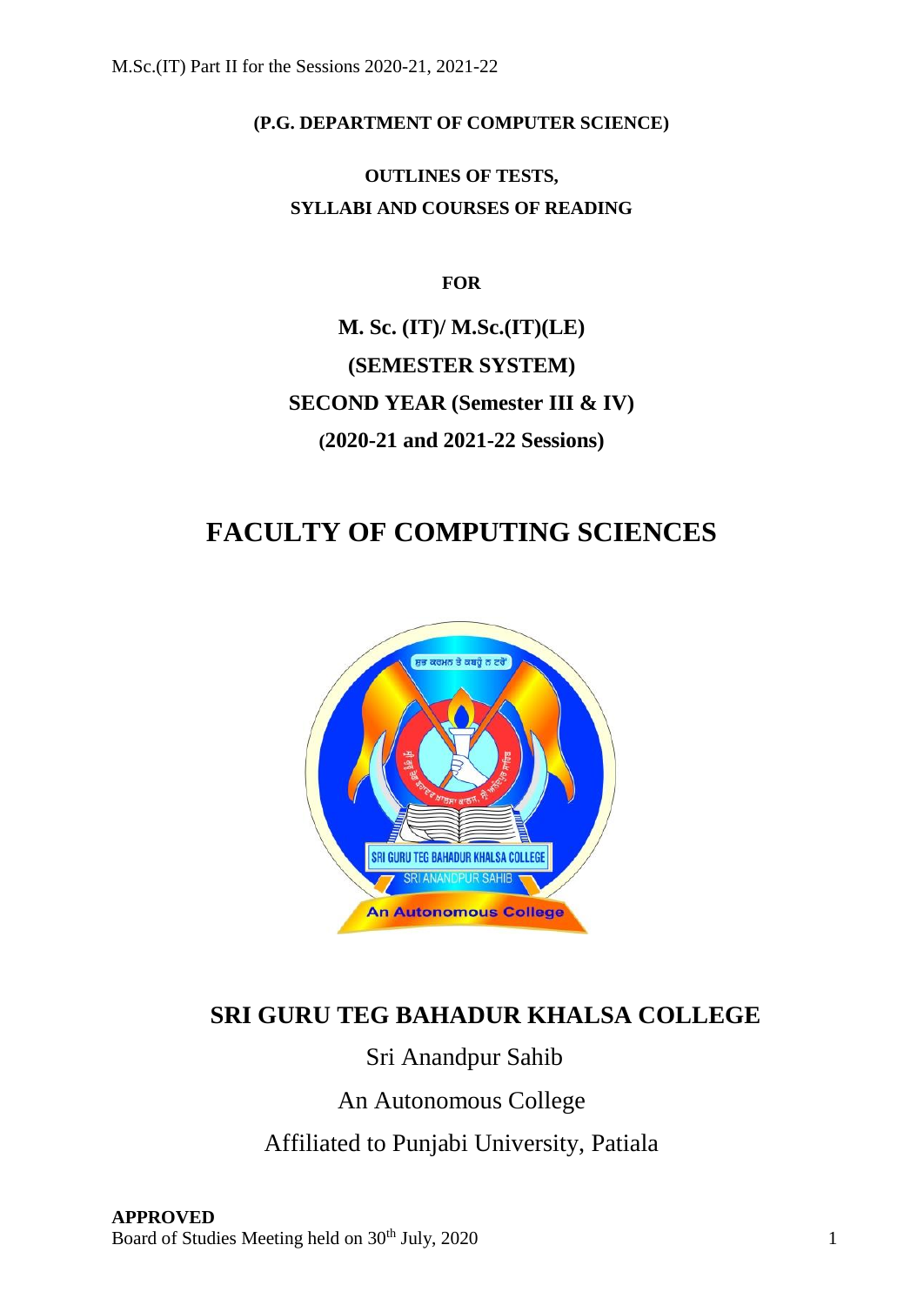# **SYLLABI, OULINES OF PAPERS AND TESTS M.Sc. (IT) / M.Sc.(IT)(LE) Part-2 (2020-21 and 2021-22 Sessions)**

| <b>Semester-III</b> |                                           |    |                                  |                |                                 |     |                                          |     |               |                |
|---------------------|-------------------------------------------|----|----------------------------------|----------------|---------------------------------|-----|------------------------------------------|-----|---------------|----------------|
| Paper<br>Code       | <b>Name of Subject</b>                    |    | <b>Contact</b><br>hours per week |                | <b>Examination scheme marks</b> |     |                                          |     | <b>Credit</b> |                |
|                     |                                           | L  | T                                | P              |                                 |     | <b>Total Internal External Practical</b> |     | <b>Total</b>  |                |
| $MS-211$            | Web Technology                            | 5  |                                  |                | 5                               | 30  | 70                                       |     | 100           | 5              |
|                     | MS-212 Java Programming                   | 5  |                                  |                | 5                               | 30  | 70                                       |     | 100           | 5              |
| $MS-213$            | <b>Computer Networks</b>                  | 4  | 1                                |                | 5                               | 30  | 70                                       |     | 100           | 5              |
|                     | MS-214 Modern Information Systems         | 4  | 1                                |                | 5                               | 30  | 70                                       |     | 100           | 5              |
| $MS-215$            | Programming Lab-IV<br>(Web Technology)    |    |                                  | $\overline{4}$ | 4                               | 30  |                                          | 70  | 100           | $\overline{2}$ |
| MS-216              | Programming Lab-V<br>(Java Programming)   |    |                                  | $\overline{4}$ | $\overline{4}$                  | 30  |                                          | 70  | 100           | $\overline{2}$ |
| MS-217              | CBC-III Workshop on Python<br>Programming |    |                                  | $\overline{2}$ | $\overline{2}$                  | 50  |                                          |     | 50            | $\overline{2}$ |
|                     | <b>Total</b>                              | 18 | $\overline{2}$                   | 10             | 30                              | 230 | 280                                      | 140 | 650           | 26             |

| <b>Semester-IV</b> |                                                      |                                  |                |                |                |                                 |                                                |     |     |                |
|--------------------|------------------------------------------------------|----------------------------------|----------------|----------------|----------------|---------------------------------|------------------------------------------------|-----|-----|----------------|
| Paper<br>Code      | <b>Name of Subject</b>                               | <b>Contact</b><br>hours per week |                |                |                | <b>Examination scheme marks</b> |                                                |     |     | <b>Credit</b>  |
|                    |                                                      | L                                | T              | $\mathbf{P}$   |                |                                 | <b>Total Internal External Practical Total</b> |     |     |                |
|                    | MS-221 Computer Graphics                             | 5                                |                |                | 5              | 30                              | 70                                             |     | 100 | 5              |
|                    | MS-222 Linux Administration                          | 5                                |                |                | 5              | 30                              | 70                                             |     | 100 | 5              |
|                    | MS-223 Research Methodology                          | $\overline{4}$                   | 1              |                | 5              | 30                              | 70                                             |     | 100 | 5              |
|                    | MS-224 Artificial Intelligence                       | $\overline{4}$                   | 1              |                | 5              | 30                              | 70                                             |     | 100 | 5              |
|                    | MS-225 Programming Lab-VI<br>(Computer Graphics)     |                                  |                | 4              | $\overline{4}$ | 30                              |                                                | 70  | 100 | $\overline{2}$ |
|                    | MS-226 Programming Lab-VII<br>(LINUX Administration) |                                  |                | $\overline{4}$ | $\overline{4}$ | 30                              |                                                | 70  | 100 | $\overline{2}$ |
|                    | MS-227 Minor Project                                 |                                  |                | $\overline{2}$ | $\overline{2}$ | 50                              |                                                |     | 50  | $\overline{2}$ |
|                    | <b>Total</b>                                         | 18                               | $\overline{2}$ | 10             | 30             | 230                             | 280                                            | 140 | 650 | 26             |

# **APPROVED**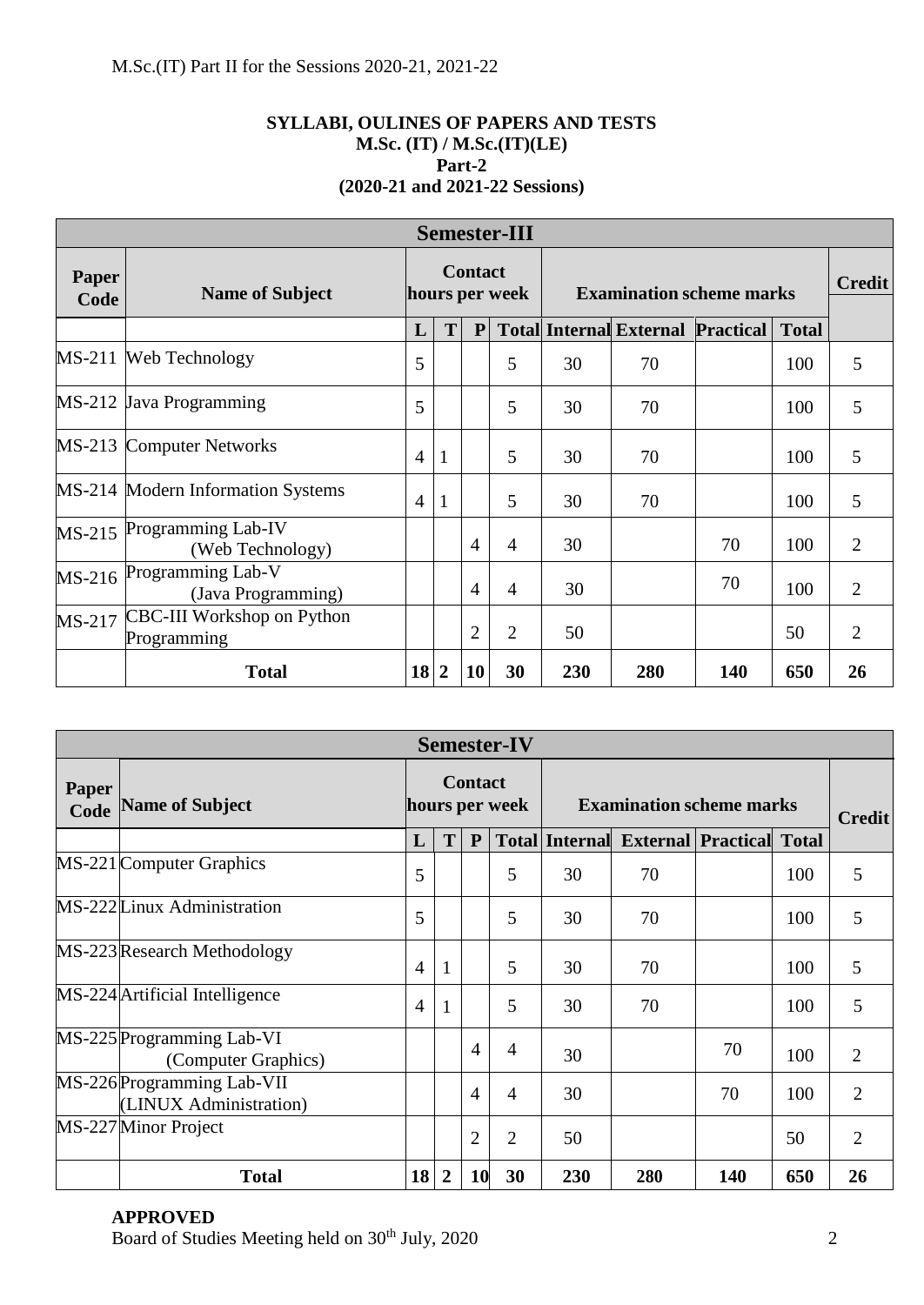# **NOTE:**

The Break-up of Marks for Practical exams (External) will be as under:

| 1. Viva Voce (External examination)  | 20 Marks |
|--------------------------------------|----------|
| 2. Program Development and Execution | 20 Marks |
| 3. File Record                       | 30 Marks |

The breakup of marks for Workshop Examination will be as under

| 1. Practical file Evolution          | 15 Marks |
|--------------------------------------|----------|
| 2. Viva Voce                         | 15 Marks |
| 3. Program Development and Execution | 20 Marks |

Internal Assessment of **30%** will be based on Continuous Comprehensive Assessment

(CCA) pattern and the breakup of **30%** will be as under:

| Mid Semester Tests-I  | 25% |
|-----------------------|-----|
| Mid Semester Tests-II | 25% |
| Attendance            | 15% |
| Seminars / Projects   | 35% |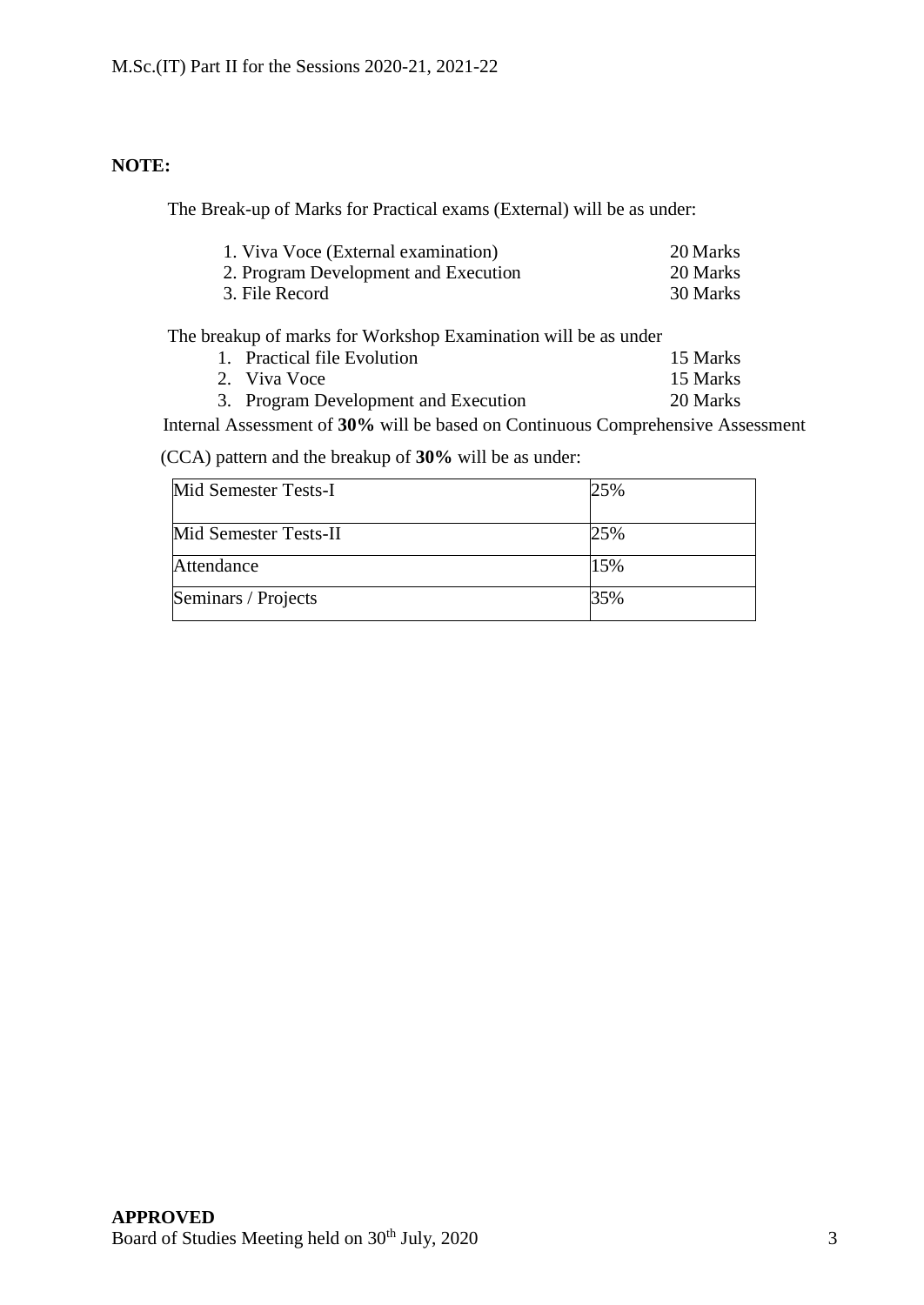# **MS-211 : Web Technology 5 CREDITS: 5H(L)**

| <b>Teaching Hours per week: 5</b> | <b>Internal Assessment:</b> | <b>30 Marks</b> |
|-----------------------------------|-----------------------------|-----------------|
| Time Allowed: 3 Hrs.              | <b>External Marks:</b>      | 70 Marks        |
| Pass Marks: 35%                   |                             |                 |

#### **A) INSTRUCTIONS FOR THE PAPER SETTER**

The question paper will consist of three Sections: A, B and C. Sections A and B will have four questions each from the respective section of the syllabus and will carry 10.5 marks for each question. Section C will consist of 7-15 short answer type questions covering the entire syllabus uniformly and will carry a total of 28 marks.

# **B) INSTRUCTIONS FOR THE CANDIDATES**

1. Candidates are required to attempt five questions in all, selecting two questions each from Section A and Section B and compulsory question of Section C.

2. Use of non-programmable scientific calculator is allowed.

#### **SECTION A**

**Introductory**: Internet Basics: Networks, Protocols, TCP/IP, Internet Addresses, Ports, Sockets, Name Resolution, Firewalls, Protocol Tunneling, Proxy Servers, Internet Standards, governing the web HTTP, MIME, Inside URLs, Web applications, Overview of clients/servers web communication, comparison of web servers, Common Gateway Interface CGI.

**Web Page Designing**: Introduction to markup languages; HTML: list, table, images, frames, forms, pages style sheets CSS;

**XML**: DTD, XML Namespaces, XML schemes, Presenting XML with CSS and XSLT, XML-DOM, What is XHTML?

#### **SECTION B**

**Client Side Scripting**: Java script: Introduction, documents, forms, statements, functions, objects; Event and event handling; Browsers and the DOM, JQuery: Syntax, Selectors, Events and AJAX methods.

**Server Side Programming:** PHP: Introduction, requirements, PHP syntax, data type, variables, strings, operators, if-else, control structure, switch, array, function, file handling, form, sending email, file upload, session/state management, error and exception, PHP Database for dynamic Web pages.

#### **Reference Books :**

- 1. Jeffrey C Jackson, "Web Technology A computer Science perspective", Persoson Education, 2007.
- 2. Chris Bates, "Web Programming Building Internet Applications, "Wiley India, 2006.
- 3. Xavier, C, " Web Technology and Design" , New Age International
- 4. Ivan Bayross," HTML, DHTML, Java Script, Perl & CGI", BPB Publication.
- 5. Ramesh Bangia, "Internet and Web Design" , New Age International
- 6. Bhave, "Programming with Java", Pearson Education
- 7. Ullman, "PHP for the Web: Visual QuickStart Guide", Pearson Education
- 8. Deitel, "Java for programmers", Pearson Education
- 9. Dustin R. Callaway, "Inside Servlets" Pearson Education.

#### **APPROVED**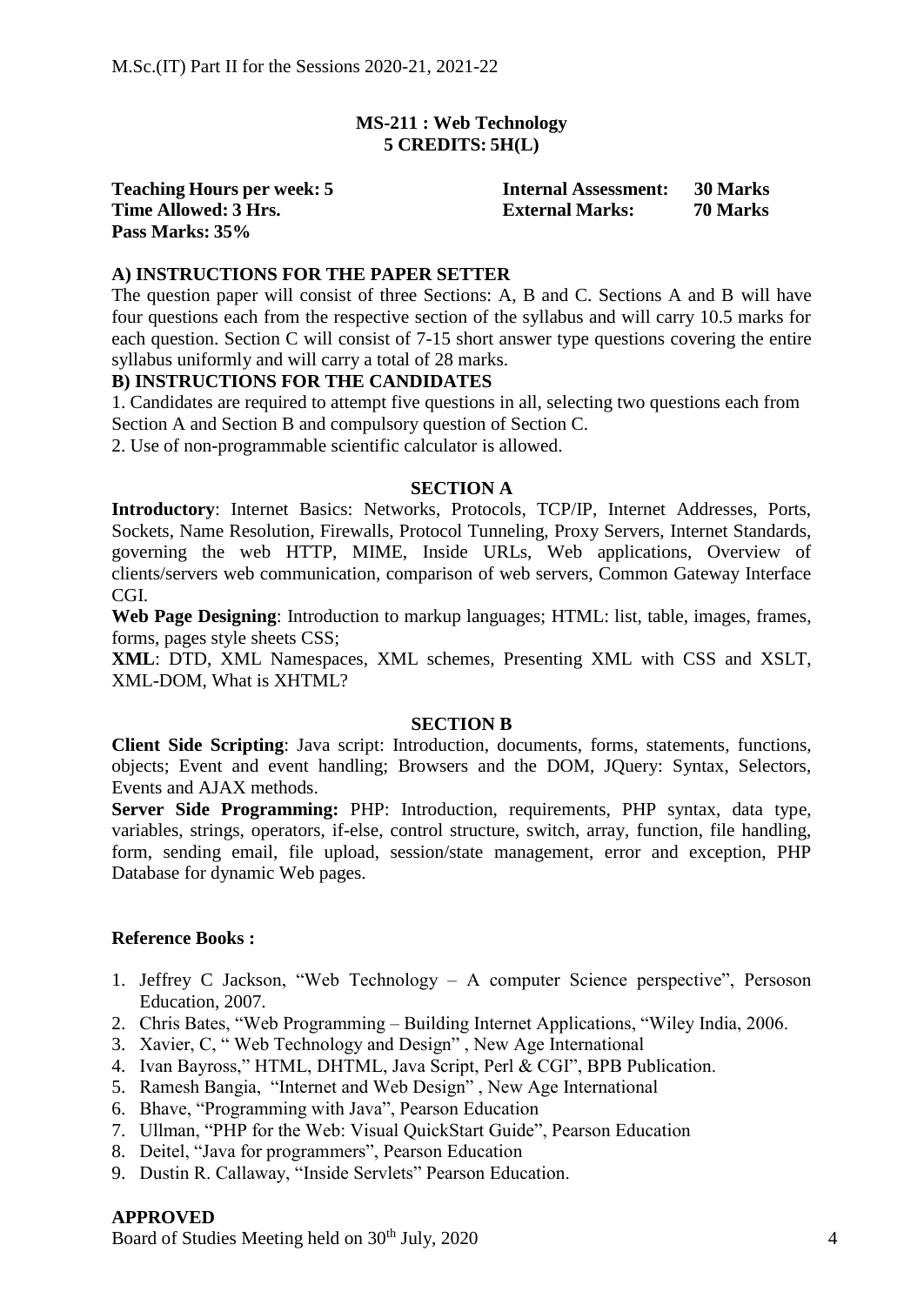# **MS-212 : Java Programming 5 CREDITS: 4H(L)**

**Pass Marks: 35%**

**Teaching Hours per week: 5 Internal Assessment: 30 Marks Time Allowed: 3 Hrs. External Marks: 70 Marks**

# **A) INSTRUCTIONS FOR THE PAPER SETTER**

The question paper will consist of three Sections: A, B and C. Sections A and B will have four questions each from the respective section of the syllabus and will carry 10.5 marks for each question. Section C will consist of 7-15 short answer type questions covering the entire syllabus uniformly and will carry a total of 28 marks.

# **B) INSTRUCTIONS FOR THE CANDIDATES**

1. Candidates are required to attempt five questions in all, selecting two questions each from Section A and Section B and compulsory question of Section C.

2. Use of non-programmable scientific calculator is allowed.

#### **SECTION A**

**Introduction to Java**, Why java is important to the Internet, Object Oriented Programming, Data types, Variables, Arrays, the Simple types, Floating Point Types, Operators, Arithmetic Operators. The Bit wise operators, Relational Operator's, Boolean, Logical Operators, Control Statements.

**Introducing Classes** : Class fundamentals, declaring objects, Assigning object Reference, Variables, Introducing Methods, Constructors, this keyword, Garbage collection, Overloading Using Objects and parameters, Argument Passing, Returning Objects, Recursion, Access Control, Static, Nested & Inner Classes. Exploring String class using command line Arguments. Inheritance.

### **SECTION B**

**Packages :** Defining a package, CLASSPATH, Access protection, Importing Packages, Defining an interface, Implementing Interface. Exception handling fundamentals, Exception types, using try & catch, throw, throws, Java's Built in Exceptions, Creating your own Exception subclasses.

Threading, Multithreading, Applets, Event handling, Introduction of AWT.

#### **Reference Books :**

- 1. Patrick Naughton and Herbert Schildt, "The Complete Reference Java 2", Tata McGraw Hill, 1999.
- 2. Lemay, L. : Teach yourself Java in 21 days, Tech.
- 3. Griffith : 1001 Java Programming Tips.
- 4. Sulalman : Java Programmers Library.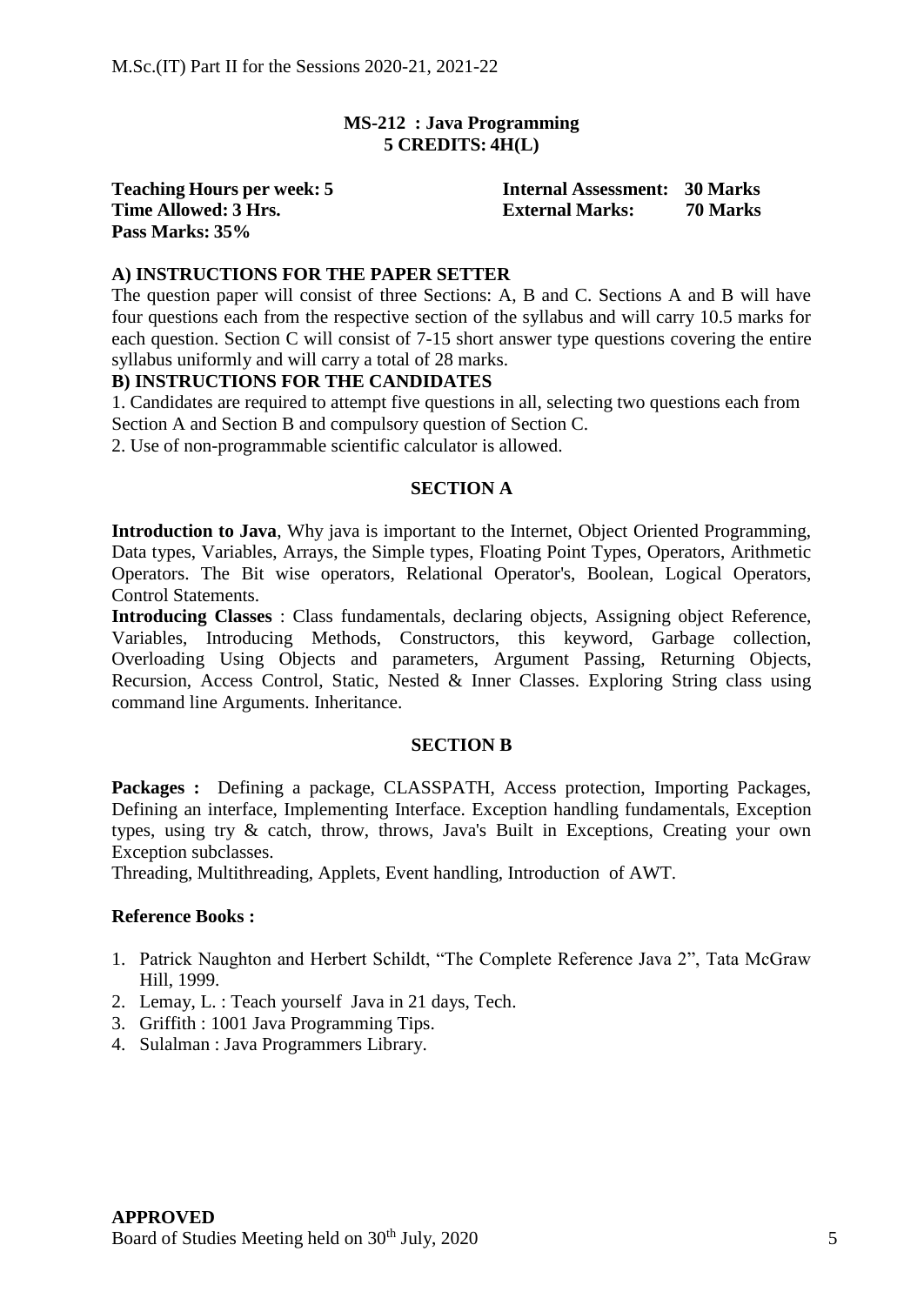# **MS-213 : Computer Networks 5 CREDITS: 4H(L) + 1H(T)**

# **Pass Marks: 35%**

**Teaching Hours per week: 5 Internal Assessment: 30 Marks Time Allowed: 3 Hrs. External Marks: 70 Marks**

# **A) INSTRUCTIONS FOR THE PAPER SETTER**

The question paper will consist of three Sections: A, B and C. Sections A and B will have four questions each from the respective section of the syllabus and will carry 10.5 marks for each question. Section C will consist of 7-15 short answer type questions covering the entire syllabus uniformly and will carry a total of 28 marks.

## **B) INSTRUCTIONS FOR THE CANDIDATES**

1. Candidates are required to attempt five questions in all, selecting two questions each from Section A and Section B and compulsory question of Section C.

2. Use of non-programmable scientific calculator is allowed.

#### **SECTION A**

**Computer networks**: uses of computer networks, Goals and applications of networks, computer network structure and architecture, reference models: OSI model, TCP/IP model, Comparison of TCP/IP and OSI models.

**Networking and Internetworking devices**: Repeater, bridges, routers, gateways, switches, Firewall, Ports, Sockets.

**Multiple access protocols:** ALOHA, CSMA, CSMA/CD, Collision Free protocol, BRAP, MLMA, Binary countdown.

**Introduction to IEEE standards for LAN:** Ethernet LAN (802.3), Token Bus (802.4), Token Ring (802.5), Wireless LAN(802.11, 802.15, 802.16 ) **High speed LAN:** FDDI, Fast Ethernet, Fibre channel.

#### **SECTION B**

**Routing:** Static vs. Dynamic Routing, various Routing Algorithms- Shortest path routing, flooding, flow based routing, distance vector routing, link state routing, routing for mobile hosts, broadcast routing, multi cast routing.

**Congestion Control:** Causes of Congestion, Various Congestion Control Strategies and Algorithms

**Internet protocols**: Principles of Internetworking, connectionless internetworking, IPv4, IPv6.

**Network Security**: Security requirements and attacks, encryption Public key encryption and digital Signatures. distributed applications: SNMP, SMTP, HTTP, DNS.

#### **Text Books:**

1. Forouzen, "Data Communication and Networking", TMH (Fourth edition).

#### **Reference Books:**

- 1. A.S. Tanenbaum, "Computer Networks", Pearson Education (Fourth edition).
- 2. W. Stallings, "Data and Computer Communication", Macmillan Press.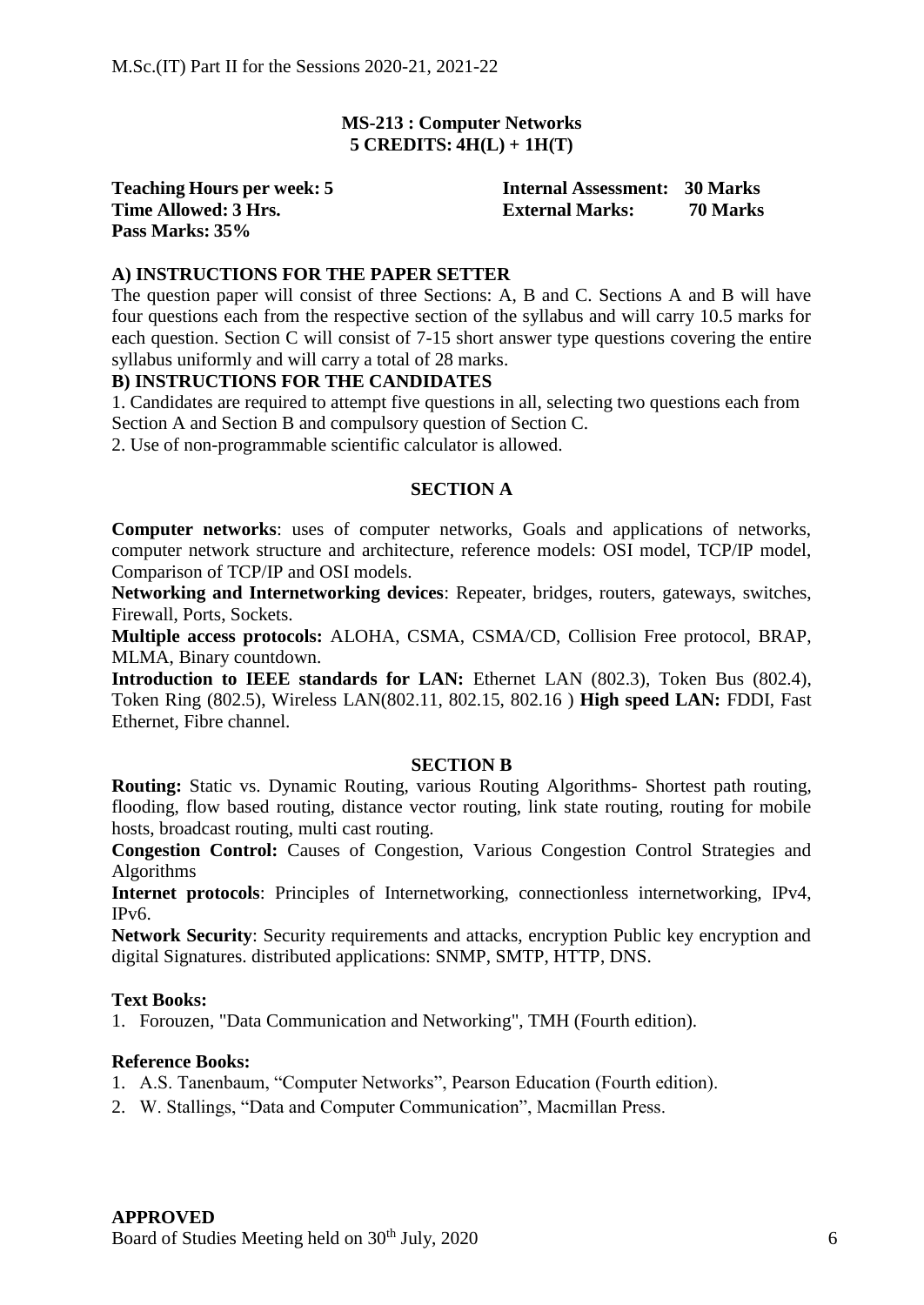# **MS-214 : Modern Information Systems 5 CREDITS: 4H(L) + 1H(T)**

# **Pass Marks: 35%**

**Teaching Hours per week: 5 Internal Assessment: 30 Marks Time Allowed: 3 Hrs. External Marks: 70 Marks**

## **A) INSTRUCTIONS FOR THE PAPER SETTER**

The question paper will consist of three Sections: A, B and C. Sections A and B will have four questions each from the respective section of the syllabus and will carry 10.5 marks for each question. Section C will consist of 7-15 short answer type questions covering the entire syllabus uniformly and will carry a total of 28 marks.

#### **B) INSTRUCTIONS FOR THE CANDIDATES**

1. Candidates are required to attempt five questions in all, selecting two questions each from Section A and Section B and compulsory question of Section C.

2. Use of non-programmable scientific calculator is allowed.

#### **SECTION A**

**Introduction to Systems and Basic Systems Concepts, Types of Systems, Information Systems:** Definition and Characteristics, Types of Information, Role of Information in Decision Making, Types of an Information system: Operations Support Systems and Management Support Systems, Comparison of EDP/MIS/DSS.

**An overview of Management Information System:** Definition and Characteristics, Components of MIS, Frame Work for Understanding MIS: Robert Anthony's Hierarchy of Management Activity, Information requirements and Levels of Management, Simon's Model of decision- Making.

#### **SECTION B**

**Functional Information Systems:** A Study of Marketing, Personnel, Financial and Production information systems, Input transaction documents, applications and reports of Marketing, Personnel, Financial and Production information systems. Models for functional information systems.

**Concept of Knowledge:** Definition and characteristics of knowledge, Difference between data, information and knowledge, Knowledge versus experience. Types of knowledge: Explicit and Tacit knowledge. Nonaka and Takeuchi theory of knowledge creation: Socialization, Externalization, Combination and Internalization (SECI) Model. Introduction to knowledge management and knowledge management systems. The process of knowledge management: Creation/ capture, storage and retrieval, transfer and application.

#### **Text Books :**

1. D.P. Goyal, "Management Information Systems: Managerial perspectives", Macmillan India Ltd.

#### **Reference Books :**

- 1. J. Kanter, Management information Systems, Prentice Hall of India.
- 2. Gordon B. Davis & M.H. Olson, Management Information Systems: Conceptual Foundation, structure & Development, McGraw Hills Publishing.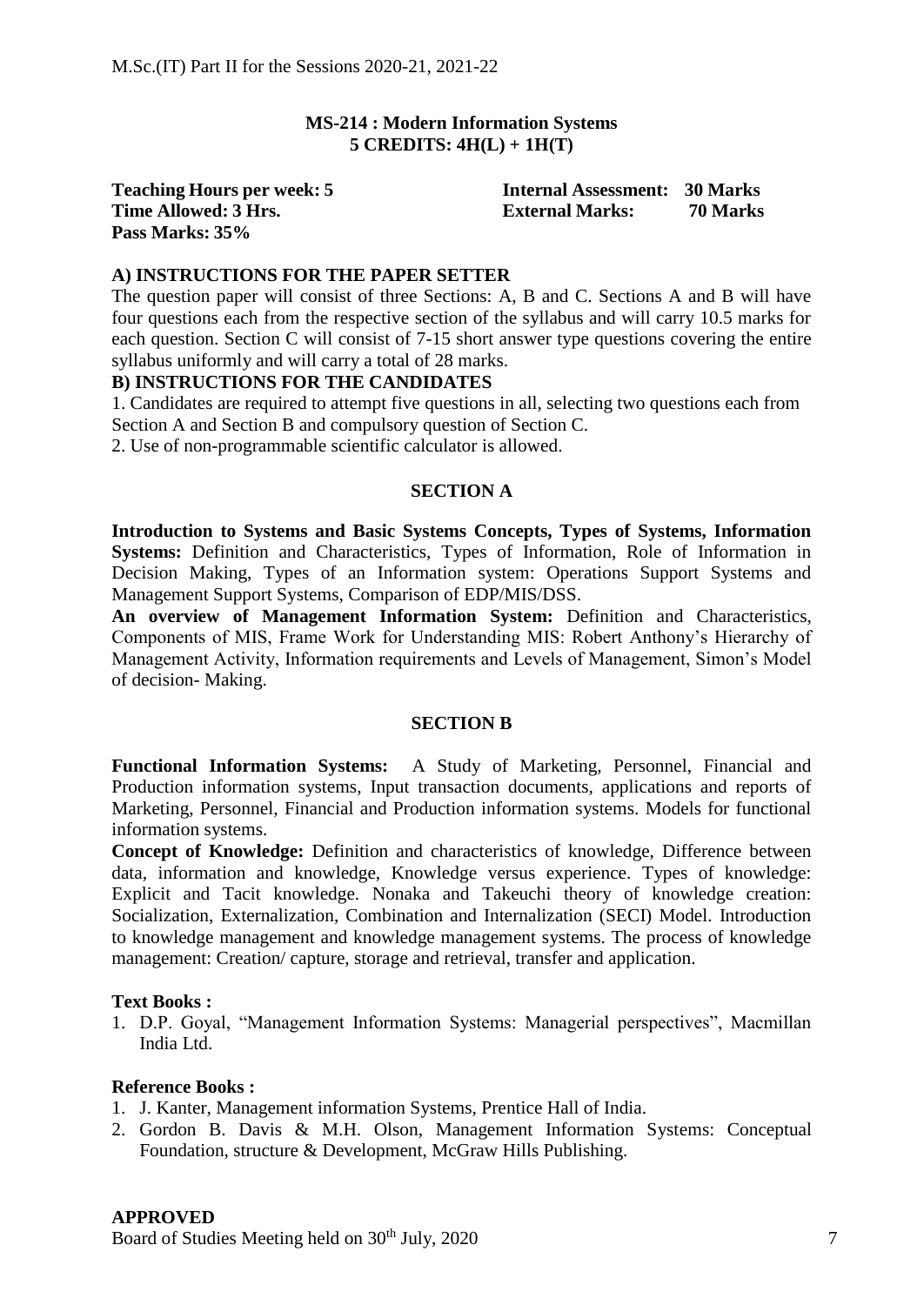- 3. Robert G. Murdick & Joel E. Ross & James R. Claggett, Information Systems for Modern Management, Prentice Hall of India.
- 4. W. S. Jawadekar, Management Information Systems, Tata McGraw Hill Publishing.
- 5. Bryan Bergeron, Essentials of Knowledge Management, John Wiley and Sons.
- 6. Infosys Campus Connect Foundation Program Volume 1 3, Education & Research Department, Infosys Technologies Ltd, Bangalore.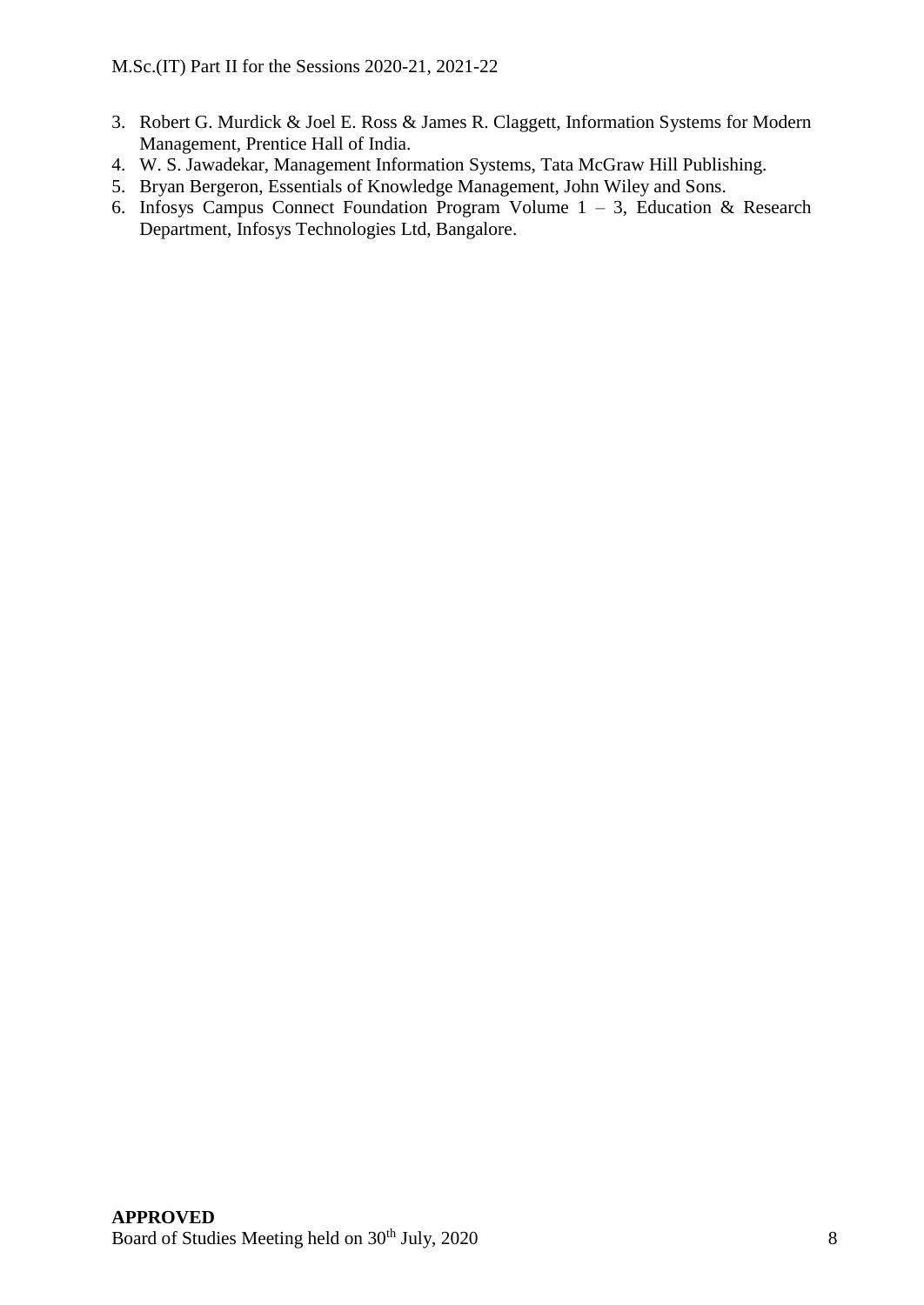# **MS-215 : Programming Lab-IV (Web Technology) 2 CREDITS: 4H (P)**

# **Time Allowed: 3 Hrs. External Marks: Pass Marks: 35%**

**Practical Hours per week: 4 Internal Assessment: 30 Marks**

This laboratory course will mainly comprise of exercise based on subject MS-211 Web Technology.

\*Maximum Marks for Continuous Assessment: 30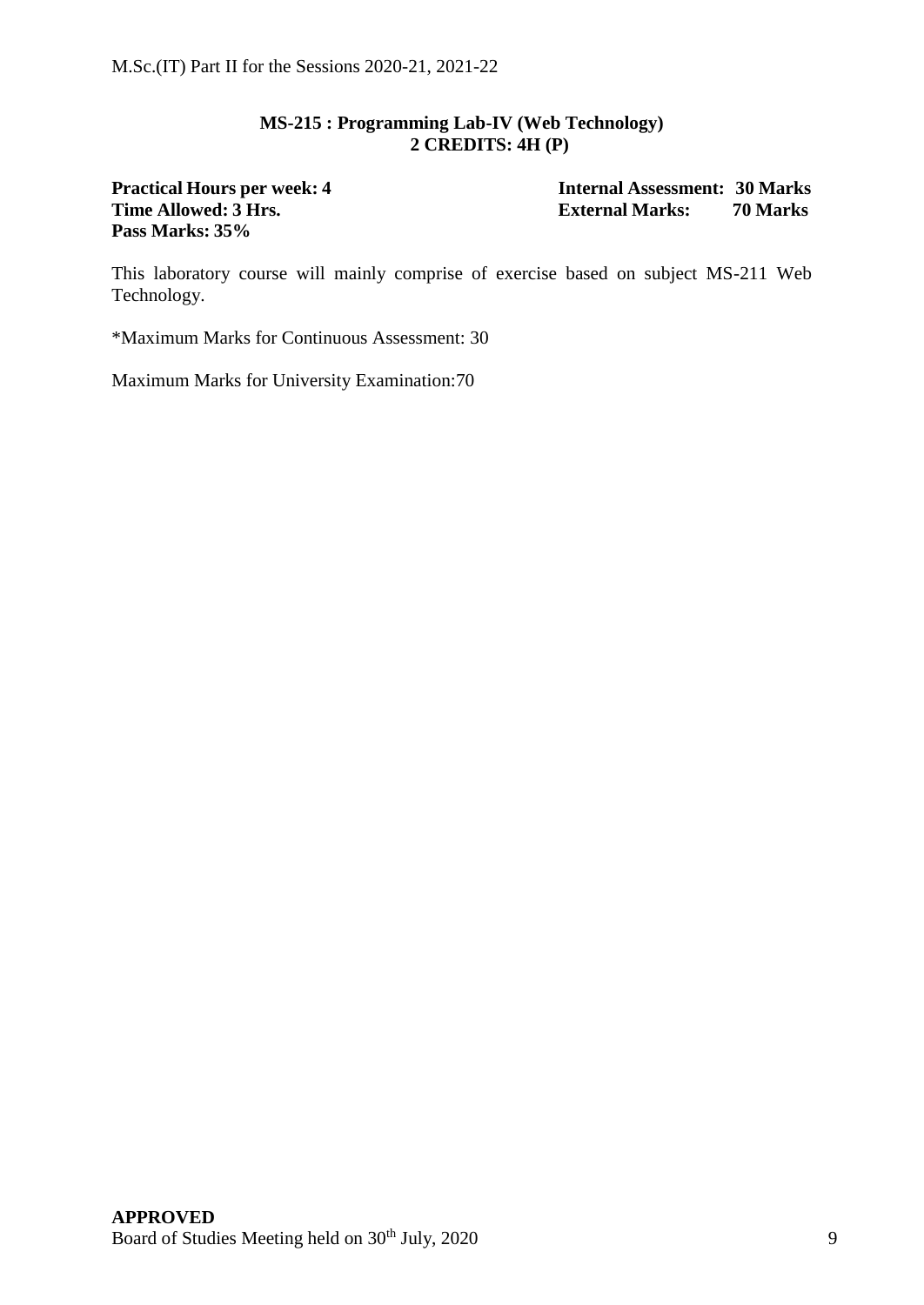## **MS-216 Programming Lab-V (Java Programming) 2 CREDITS: 4H (P)**

# **Time** Allowed: 3 Hrs. **External Marks: Pass Marks: 35%**

.

**Practical Hours per week: 4 Internal Assessment: 30 Marks**

This laboratory course will mainly comprise of exercise based on subject MS-212: Java Programming.

\*Maximum Marks for Continuous Assessment: 30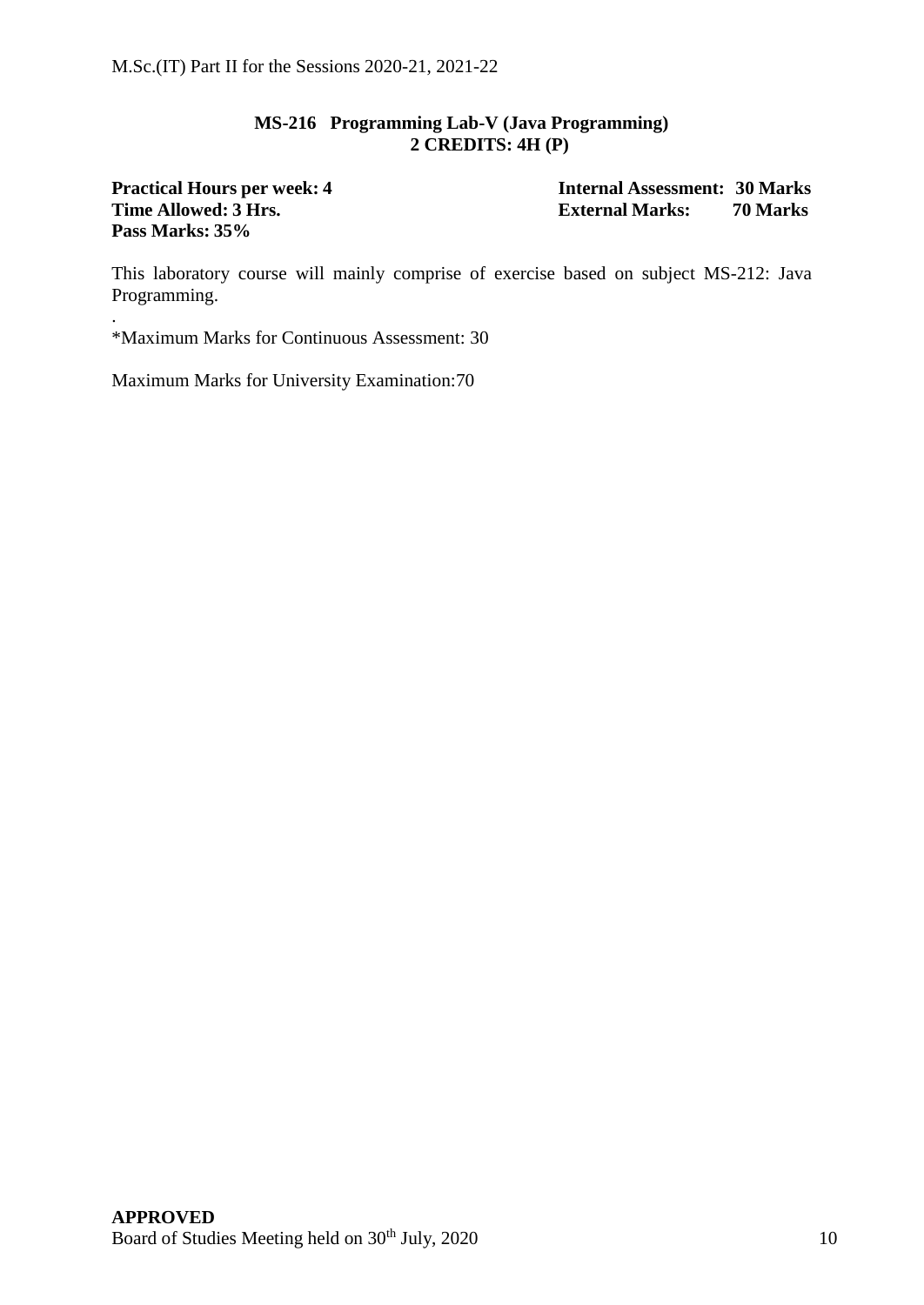# **MS-217 : Workshop on Python Programming 2 CREDITS: 2H (P)**

# **Time Allowed: 3 Hrs. Pass Marks: 35%**

**Practical Hours per week: 2 Internal Assessment: 50 Marks**

#### **SECTION-A**

**Basics of Python:** Introduction to Computers, Programs and Python; syntax indentation; keywords, identifiers, assignment statements, expressions, numbers and operators, reading and manipulating console input. Making decisions: simple if statements, multiple choice decisions.

**Iteration and Lists:** Iteration: for and while loops, nested loops, keywords – break and continue. Lists and Tuples: Accessing sequence values, index manipulation. Comprehensive Lists and Tuples.

**Functions:** Functions – code reuse, defining and calling a function, return values, positional and keyword arguments, passing arguments by reference, modularizing the code, scope of variables, default arguments, returning multiple values.

#### **SECTION-B**

**Classes:** Classes – definition, mutable / immutable objects, data encapsulation and abstraction, object-oriented thinking.

**Strings and Formatting :** Strings: len, min, max functions, indexing, slicing, concatenation, in / not in operator, comparing strings. Substring search and split functions.

Formatting: the format() method, arguments- format field names. Formatting numbers and strings: rounding, precision, scientific notation, percentage, width and justify.

#### **Text Books**

1. Introduction to Programming Using Python, First Edition by Y. Daniel Liang,©2013 Prentice Hall

2. Dawson, Michael. Python Programming for the Absolute Beginner (3rd ed.). Boston, MA: Course Technology, 2010.

#### **Reference Books:**

1. Shaw, Zed A., 2012. Learn Python the Hard Way, Second Edition, Shavian Publishing, LLC, 183 p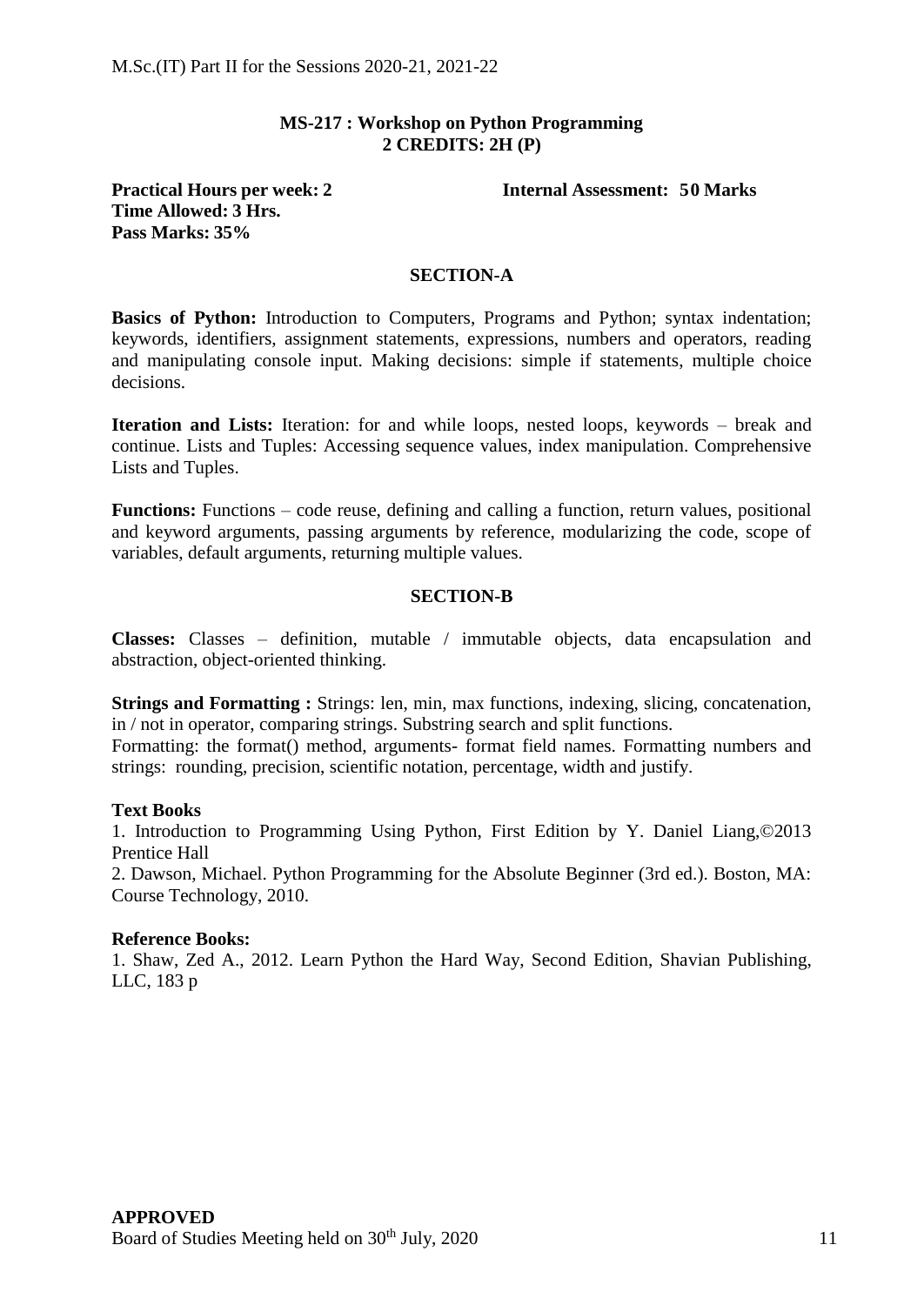# **MS 221 : Computer Graphics 5 CREDITS: 5H(L)**

**Pass Marks: 35%**

**Teaching Hours per week: 5 Internal Assessment: 30 Marks Time Allowed: 3 Hrs. External Marks: 70 Marks**

# **A) INSTRUCTIONS FOR THE PAPER SETTER**

The question paper will consist of three Sections: A, B and C. Sections A and B will have four questions each from the respective section of the syllabus and will carry 10.5 marks for each question. Section C will consist of 7-15 short answer type questions covering the entire syllabus uniformly and will carry a total of 28 marks.

# **B) INSTRUCTIONS FOR THE CANDIDATES**

1. Candidates are required to attempt five questions in all, selecting two questions each from Section A and Section B and compulsory question of Section C.

2. Use of non-programmable scientific calculator is allowed.

#### **SECTION A**

**Introduction** to computer Graphics systems, Application areas.

**Graphics Hardware:** The Functional characteristics of the systems are emphasized

**Input devices:** Keyboard, Touch panel, Light pens, Graphic tablets, Joysticks, Data glove, Image scanner, Mouse.

**Hard copy devices**: Impact and non impact printers, such as line printer, dot matrix, laser, inkjet, electrostatic, flatbed and drum plotters.

**Video Display Devices:** Refresh cathode ray tube, raster scan displays, random scan displays, color CRT monitors, DVST, flat-panel displays, virtual reality, raster scan systems, Frame buffer and video controller.

**Scan conversion algorithms** for line, circle and ellipse, Bresenham's algorithms, area filling techniques.

#### **SECTION B**

**2-dimensional Graphics:** Cartesian and Homogeneous co-ordinate system, Matrix representation, Geometric transformations (translation, Scaling, Rotation, Reflection, Shearing), Composite transformations, Affine transformation, Viewing transformation, 2D clipping algorithms (Cohen Sutherland and Liang Barsky's line clipping algorithms), polygon and text clipping.

**3-dimensional Graphics:** Geometric transformations (translation, Scaling, Rotation, Reflection, Shearing), Composite transformations, Mathematics of Projections (parallel & perspective). 3-D viewing transformation and clipping.

#### **Reference Books :**

- 1. D. Hearn and M.P. Baker, "Computer Graphics", PHI New Delhi; Second Edition, 1995.
- 2. J.D. Foley, A.V. Dam, S.K. Feiner, J.F. Hughes,. R.L Phillips, "Introduction to Computer Graphics", Addison-Wesley Publishing company, N.Y.; Second Edition,1994.
- 3. R.A. Plastock and G. Kalley, "Computer Graphics", McGraw Hill, 1986.

#### **APPROVED**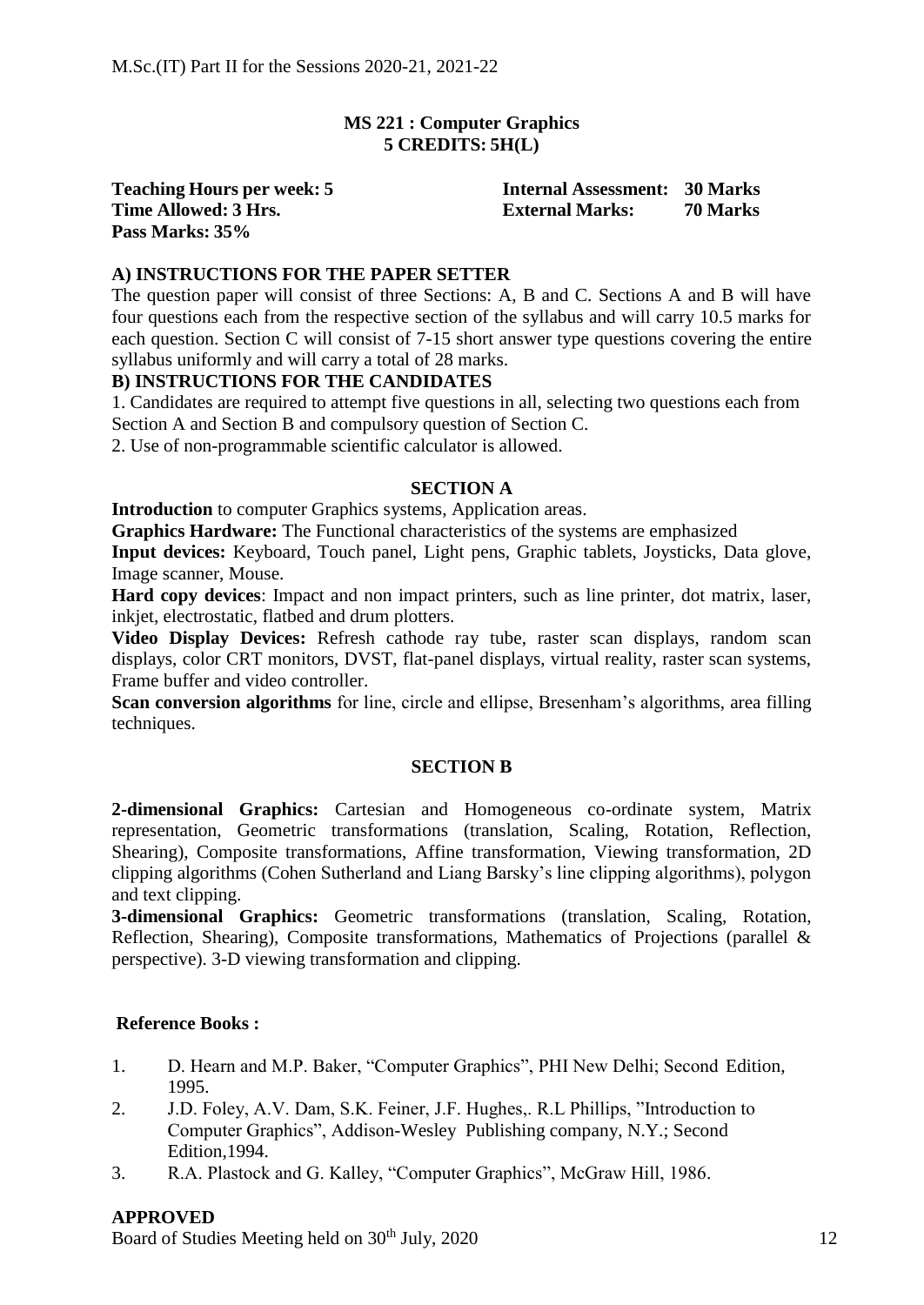# **MS-222 : LINUX Administration 5 CREDITS: 5H(L)**

**Pass Marks: 35%**

**Teaching Hours per week: 5 Internal Assessment: 30 Marks Time Allowed: 3 Hrs. External Marks: 70 Marks**

# **A) INSTRUCTIONS FOR THE PAPER SETTER**

The question paper will consist of three Sections: A, B and C. Sections A and B will have four questions each from the respective section of the syllabus and will carry 10.5 marks for each question. Section C will consist of 7-15 short answer type questions covering the entire syllabus uniformly and will carry a total of 28 marks.

# **B) INSTRUCTIONS FOR THE CANDIDATES**

1. Candidates are required to attempt five questions in all, selecting two questions each from Section A and Section B and compulsory question of Section C.

2. Use of non-programmable scientific calculator is allowed.

## **SECTION A**

**Introduction:** Overview of Linux, Linux's History, Advantages of Linux, Minimum System Requirements;

Installing Linux: Choosing Text or Graphics Installation, Setting up your Hard Drive, Understanding the Swap Space, Creating the Linux File-system partition, Setting up the mouse, root password and Ethernet, Configuration X, Selecting packages to Install, Creating the Boot Disk.

**Using LILO boot manager:** Installing LILO, LILO make-file, Updating LILO, Removing or Disabling LILO, Troubleshooting LILO.The Boot Process, Startup Scripts, Shutdown, Halt and reboot, Creating a New Login, Virtual Terminals, Running as root.

**Basic Linux Commands :** How Linux Commands Work, Command Options & Parameters, Input and Output Redirection, Mian pages, Wildcards : \* and ?, Environment Variables, The process status Commands : ps, termination command : kill, the su command, the grep command.

**Linux File System** : Common types of files, filenames, Inodes, The root directory, How directories are named, Navigating the Linux file System : pwd command, Absolute and relative filenames; cd command, Creating and Deleting files : Cat, Creating Directories, Moving and Copying files, Moving Directories, Removing files and directories, Important directories in the **Linux file System :** / , /home, /bin, /usr, /usr/bin, /var/spool, /dev, /sbin, /etc.

File and Directory ownership, Groups, Changing group ownership, File Permissions, UMASK Setting, Changing File Permission, Changing directory permissions; Bash : What is Shell ? How the Shell gets Started, The most common Shells;

#### **SECTION B**

**Shell Scripting:** Creating and Executing Shell Programs, Using variables : Assigning a value to a variable, Accessing the value of a variable, Positional Parameters and other Built-In Shell Variables; Special Characters, Conditional Statements : if Statement , case Statement; Iteration Statements : for Statement, while Statement, until Statement, shift Command, select Statement, repeat Statement, Functions.

**Editing and Typesetting :** Text Editors vi, The vi Editor, Starting vi, vi modes, Inserting Text, Quitting vi, Moving the Cursor, Deleting Text, Copying and Moving Text, Searching and Replacing Text, Setting Preferences.

#### **APPROVED**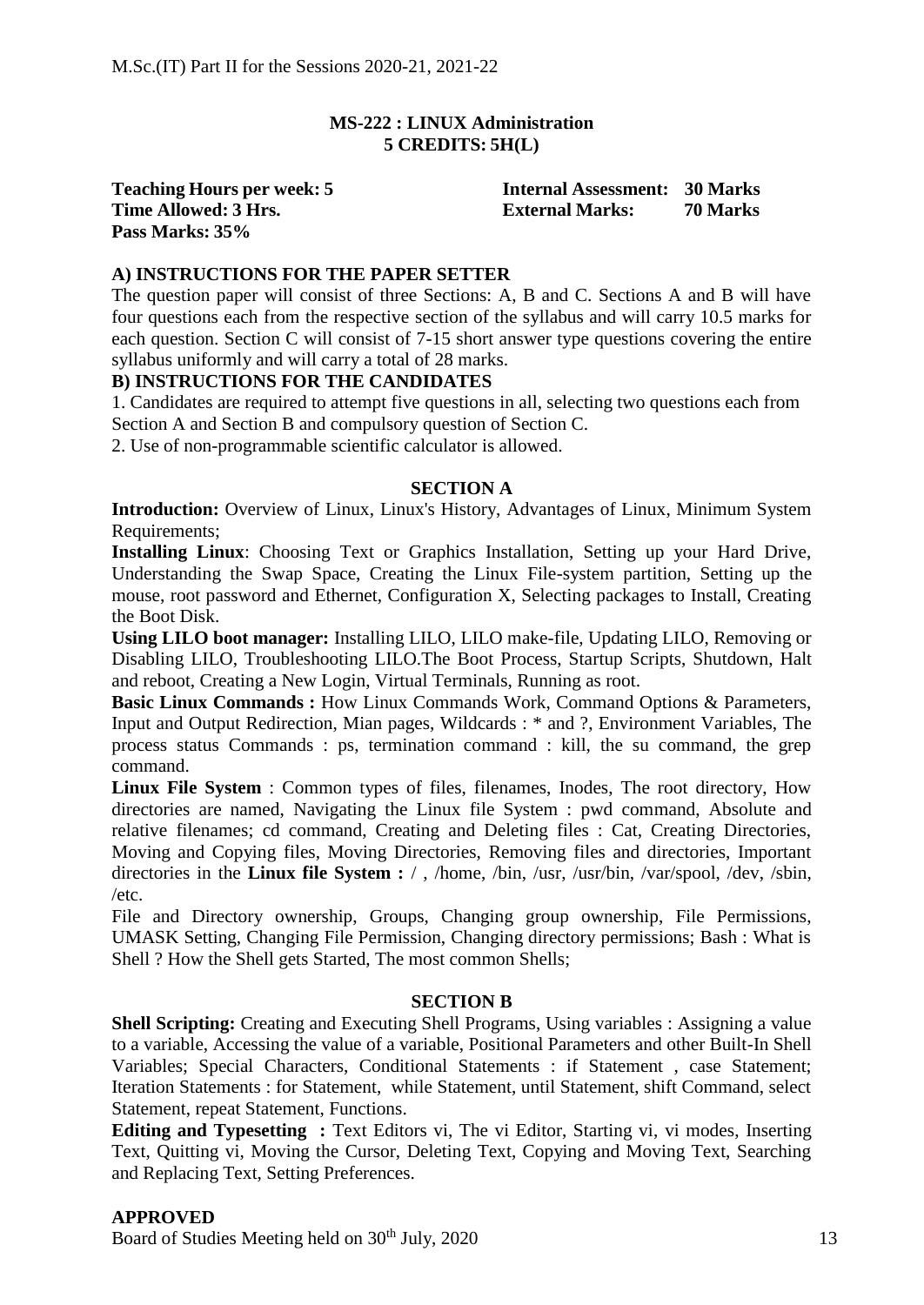**Configuring the X Window**: Xfree86 Software Distribution, Choosing an X Server, Installing Xfree86 Manually, Installing Xfree86 using a Script, Path Environment Variable; Configuring Xfree86; The xconfig and XF86Config Files in Detail: Pathnames, Keyboard Setting, Mouse Definition, Monitor Model, Video Cards, The Xfree86 Server, Testing Xfree86 Configurations, The .xinitrc File.

**Linux for System Administrators:** System Administration Basics, The root Account, Starting and Stopping the System, Booting from a Floppy, Using LILO to Boot, Shutting Down Linux; Mounting File Systems : Mounting a Floppy, CD-ROM, Creating a New file System, Un-mounting file Systems, Backup and restore: Compressing files with gzip, Using tar and cpio; Setting up your System : Setting the System Name, Using a Maintenance Disk, Forgetting the root Password, Setting the Login Message.

**Networking & Network Services:** What is TCP/IP? IP Address, Ports, Sockets, Subnets, Routing, Hardware Requirements, Configuring the Network, Configuration Files, Testing and Troubleshooting, The netstart Command, ping, traceroute, Mail, News, NFS, www, FTP, Telnet, DNS.

Network Security: Firewalls.

# **REFERENCES:**

- 1. Tim Parker : Linux Unleashed Third Edition, Techmedia, 1999.
- 2. Tackett, J : Special Edition using LINUX, PHI.
- 3. Norton, P. : Complete guide to LINUX, Techmedia.
- 4. Komarinski, M : LINUX System Administration Handbook, AW.
- 5. SUMITABHA DAS : UNIX Concepts & Application 2nd Edition, Tata McGraw-Hill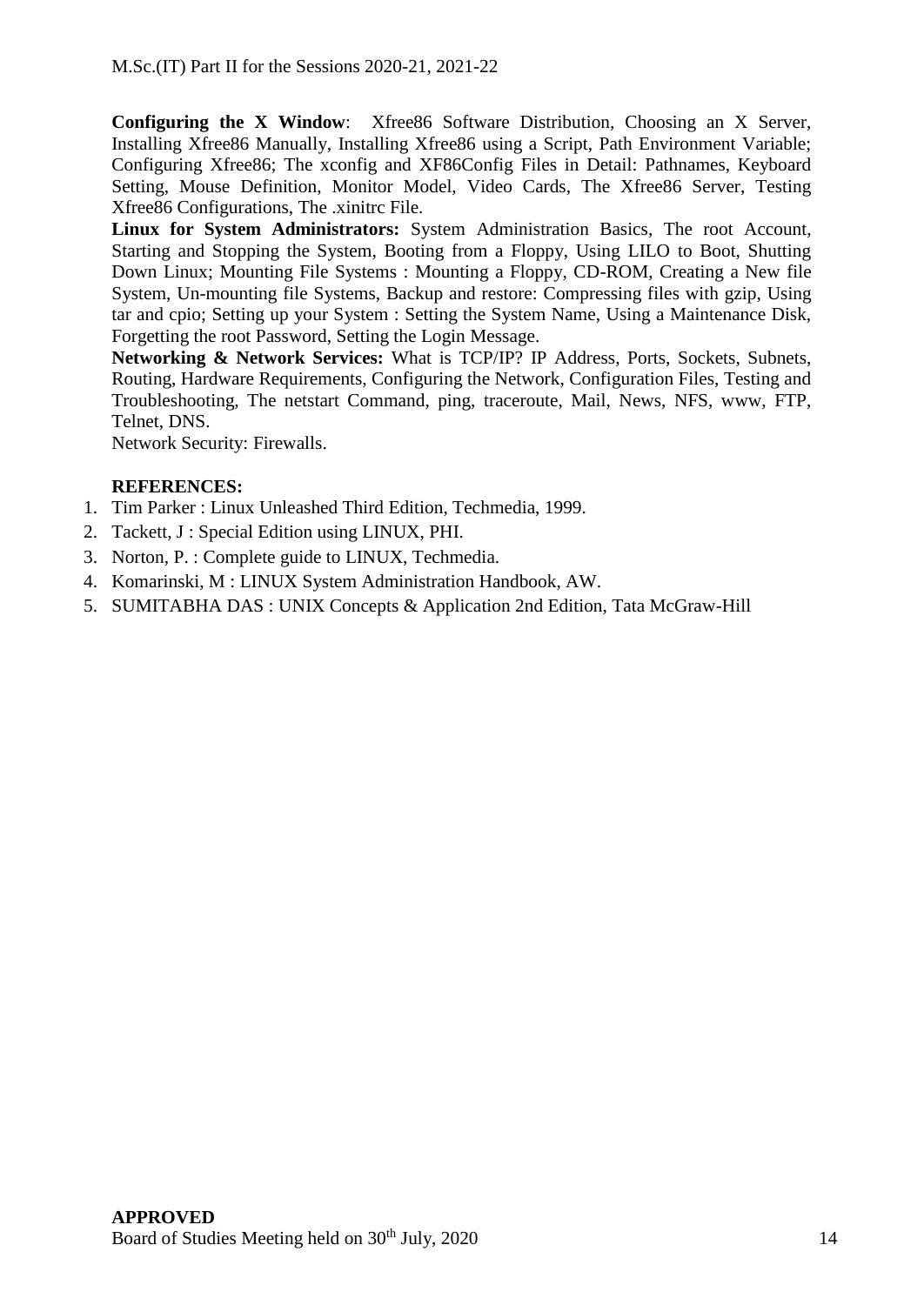#### **MS-223: Research Methodology 5 CREDITS: 4H(L)+1H(T)**

**Pass Marks: 35%**

**Teaching Hours per week: 5 Internal Assessment: 30 Marks Time Allowed: 3 Hrs. External Marks: 70 Marks**

#### **A) INSTRUCTIONS FOR THE PAPER SETTER**

The question paper will consist of three Sections: A, B and C. Sections A and B will have four questions each from the respective section of the syllabus and will carry 10.5 marks for each question. Section C will consist of 7-15 short answer type questions covering the entire syllabus uniformly and will carry a total of 28 marks.

#### **B) INSTRUCTIONS FOR THE CANDIDATES**

1. Candidates are required to attempt five questions in all, selecting two questions each from Section A and Section B and compulsory question of Section C.

2. Use of non-programmable scientific calculator is allowed.

#### **SECTION A**

**Objectives and types of research:** Definition and types of research (Descriptive and analytical research, applied and fundamental research, qualitative and quantitative research, conceptual and empirical research).

**Research problem formulation:** Defining and formulating research problem and its necessity, selecting the problem, literature review and its importance; Primary and secondary data sources-library (books, journals, periodicals, reference sources, abstracting and indexing sources, reviews, monographs), patents, web (search engines, online libraries, online journals, e-books, e-encyclopedia, institutional websites); Journals and books-standards of research journals (impact factor, ISSN, ISBN, online and print journals, indexed journals, peer reviewed journals), citation index, H-index; Identifying gaps areas from literature review.

**Research design and methods:** Developing the research hypothesis; Research design – basic principles and need, important concepts; Observations and facts, laws and theories, prediction and explanation, induction, deduction; Development of models, developing a research plan, exploration, description, diagnosis, experimentation.

**Data collection:** Execution of research, observation and collection of data, methods of data collection, primary data, secondary data.

**Documentation:** Techniques and importance of documentation; Role of internet, information technology and computers in research and documentation.

#### **SECTION-B**

**Reporting and thesis writing:** Structure and components of research report, types of reportmonographs, review articles, research papers, thesis, books, technical reports and their significance; Different steps in preparation of a written scientific document- layout, structure and language of reports, illustrations and tables, bibliography, references, footnotes.

**Presentation of research papers:** Poster presentations-layout and format; Oral presentationplanning, preparation, use of visual art, importance of effective communication.

**Application of intellectual property rights:** Commercialization, copyright, royalty, intellectual property rights and patent law; Plagiarism-concept and authentication of originality of research; Citation and acknowledgement; Reproducibility and accountability.

**Cost analysis of project:** Cost incurred on raw materials, different testing procedures, cost of instrumentation, downstream processing cost (wherever required); Cost of clinical trials.

**Research grants:** National/International funding agencies; Government and private bodies.

## **APPROVED**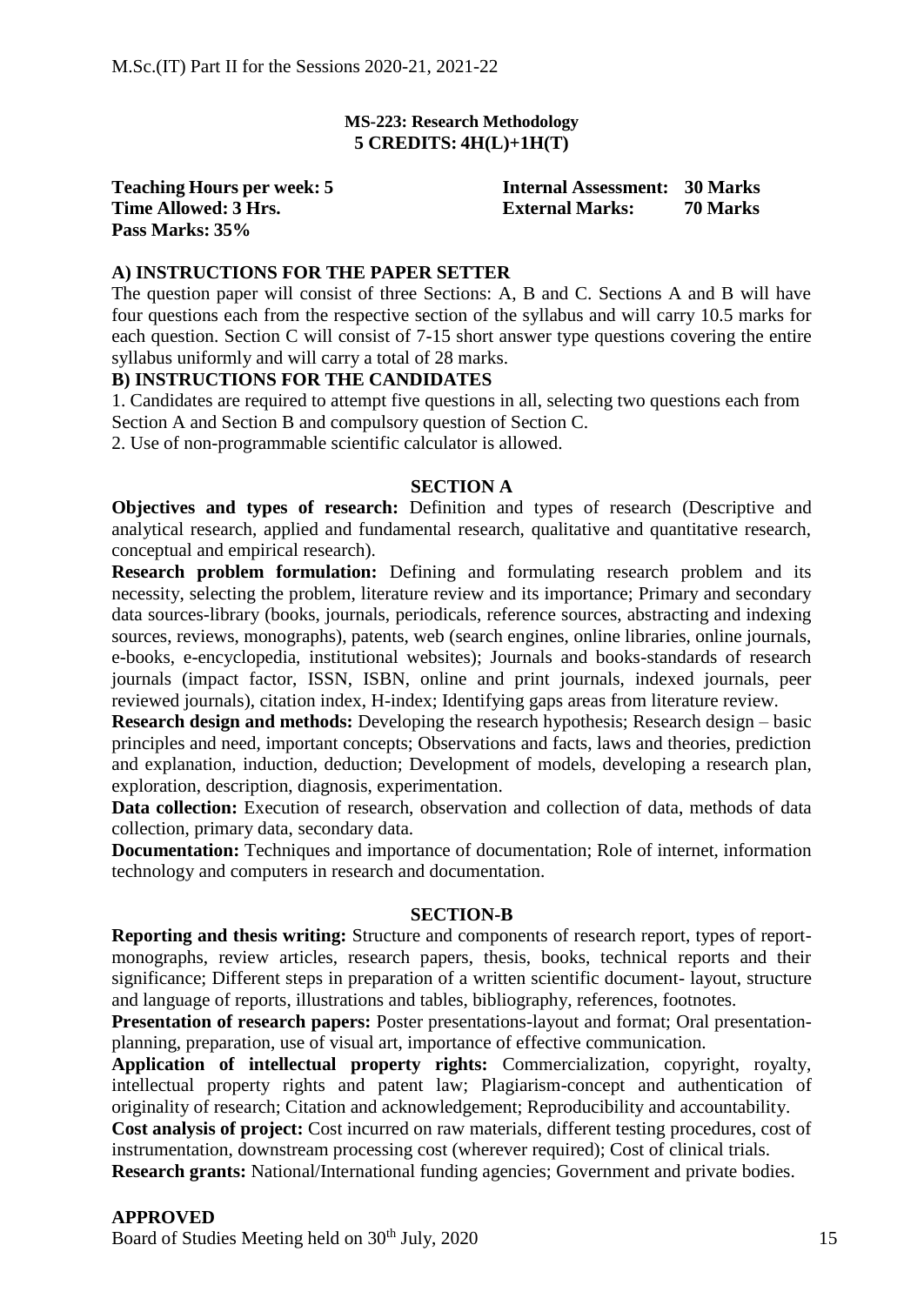# **RECOMMENDED READING**

- 1. Statistics An Introductory Analysis by Taro Yamane, Harper International Edition, 1994.
- 2. An Introduction to Statistical Methods by C.B. Gupta, Vikas Publ. Co., Jallandhar, 1997.
- 3. Research Methodology: Methods and Techniques by CR Kothari and Gaurav Garg by NewAge International Publishers (Third Edition), ISBN-10:8122436235, ISBN-13:978- 8122436235
- 4. Research Methodology: A step-by-step Guide for Beginners by Ranjit Kumar, SAGE Publications, ISBN-13: 978-1849203012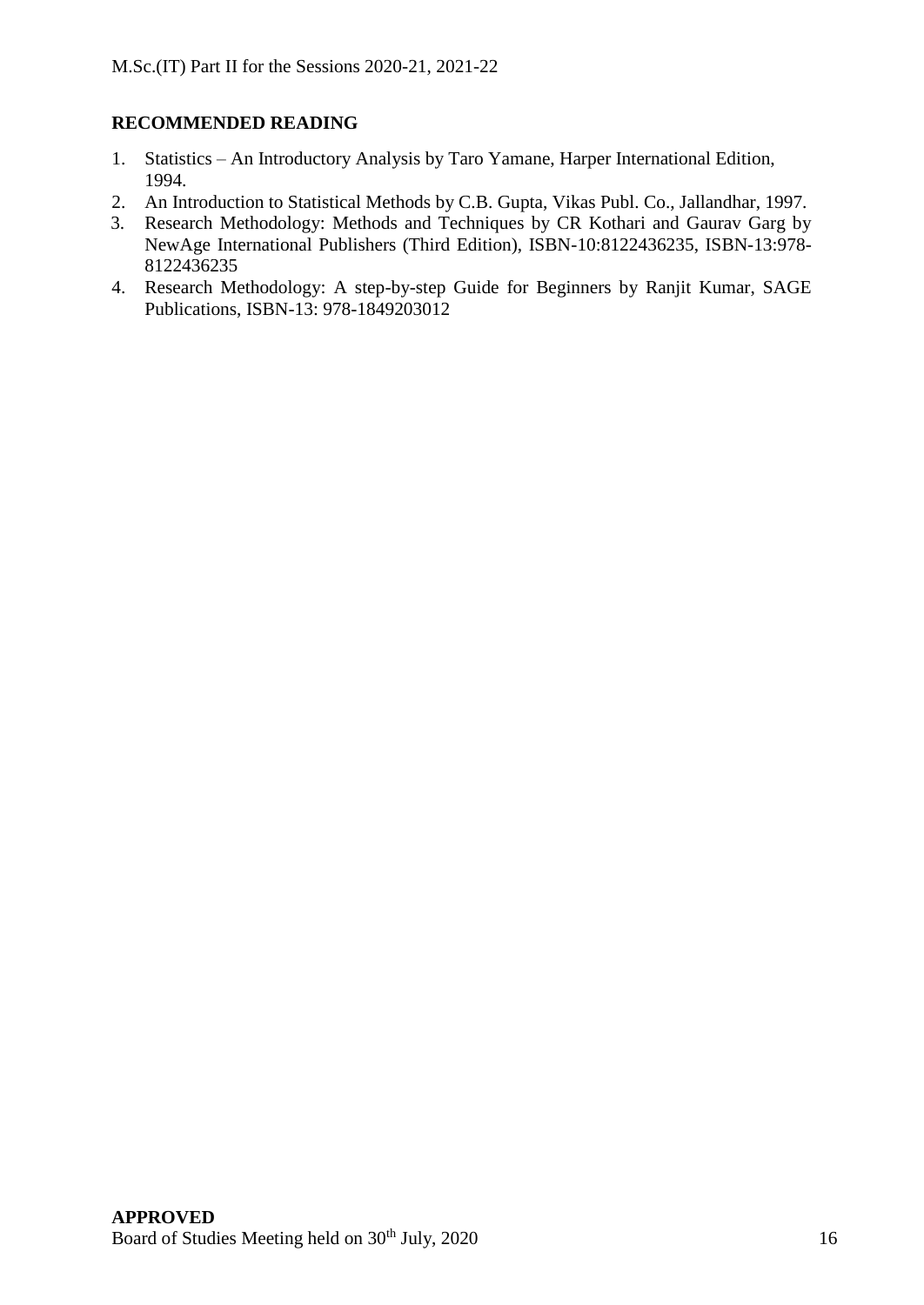# **MS- 224 : Artificial Intelligence 5 CREDITS: 5H(L)**

**Pass Marks: 35%**

**Teaching Hours per week: 5 Internal Assessment: 30 Marks Time Allowed: 3 Hrs. External Marks: 70 Marks**

# **A) INSTRUCTIONS FOR THE PAPER SETTER**

The question paper will consist of three Sections: A, B and C. Sections A and B will have four questions each from the respective section of the syllabus and will carry 10.5 marks for each question. Section C will consist of 7-15 short answer type questions covering the entire syllabus uniformly and will carry a total of 28 marks.

# **B) INSTRUCTIONS FOR THE CANDIDATES**

1. Candidates are required to attempt five questions in all, selecting two questions each from Section A and Section B and compulsory question of Section C.

2. Use of non-programmable scientific calculator is allowed.

#### **SECTION A**

**Introduction to AI :** Definition, Nilsson's Onion Model explaining basic Elements of AI and AI application Areas.

**Logical Reasoning:** Introduction to Prepositional Logic:Syntax, Semantics, Inference methods in Prepositional Logic. Introduction to Predicate Logic:Syntax, Semantics of Predicate Logic, Clausal form, Resolution, Unification, Inference Mechanisms.

**Knowledge Based Systems :** Meaning of Knowledge, Types of Knowledge, Components of Knowledge Base System. Knowledge Representation :Approaches to Knowledge representation, Issues in Knowledge representation, Knowledge representation using rules. Semantic Nets, Frames, Conceptual Dependencies, Scripts, CYC. Knowledge Acquisition :Definition, General Learning Model, Types of Learning, Factors affecting Learning. Knowledge organization & Manipulation: Introduction, Issues in organization and manipulation.

#### **SECTION B**

**Dealing with uncertainty:** Symbolic reasoning under uncertainty-Introduction and logics for Non-monotonic reasoning, Implementation issues.

**Prolog Programming :** Features of Prolog, Elementary Data Types, Compound objects in Prolog, Writing simple program in Prolog, Understanding Default flow control of the Prolog Program, Controlling Program Flow with cut and fail, List Manipulation, String manipulation, Arithmetic operators, Input /Output statement.

**Expert systems :** Basic Components & architecture of Expert systems, representing and using domain knowledge, ES-Shells.

**Applications of AI :** Game Playing-The minmax Search Procedure, Adding Alpha-beta Cutoff's Planning-Overview, Components of Planning System, Natural Language processing : Overview, Syntactic processing, Semantic analysis, Morphological, Discourse and Pragmatic processing.

#### **Reference Books :-**

- 1. E. Rich and K. Knight, "Artificial Intelligence", Tata McGraw Hill.
- 2. E. Charnaik and D. McDermott, "Introduction to Atificial Intelligence", Addison-Welsley Publishing Company.

## **APPROVED**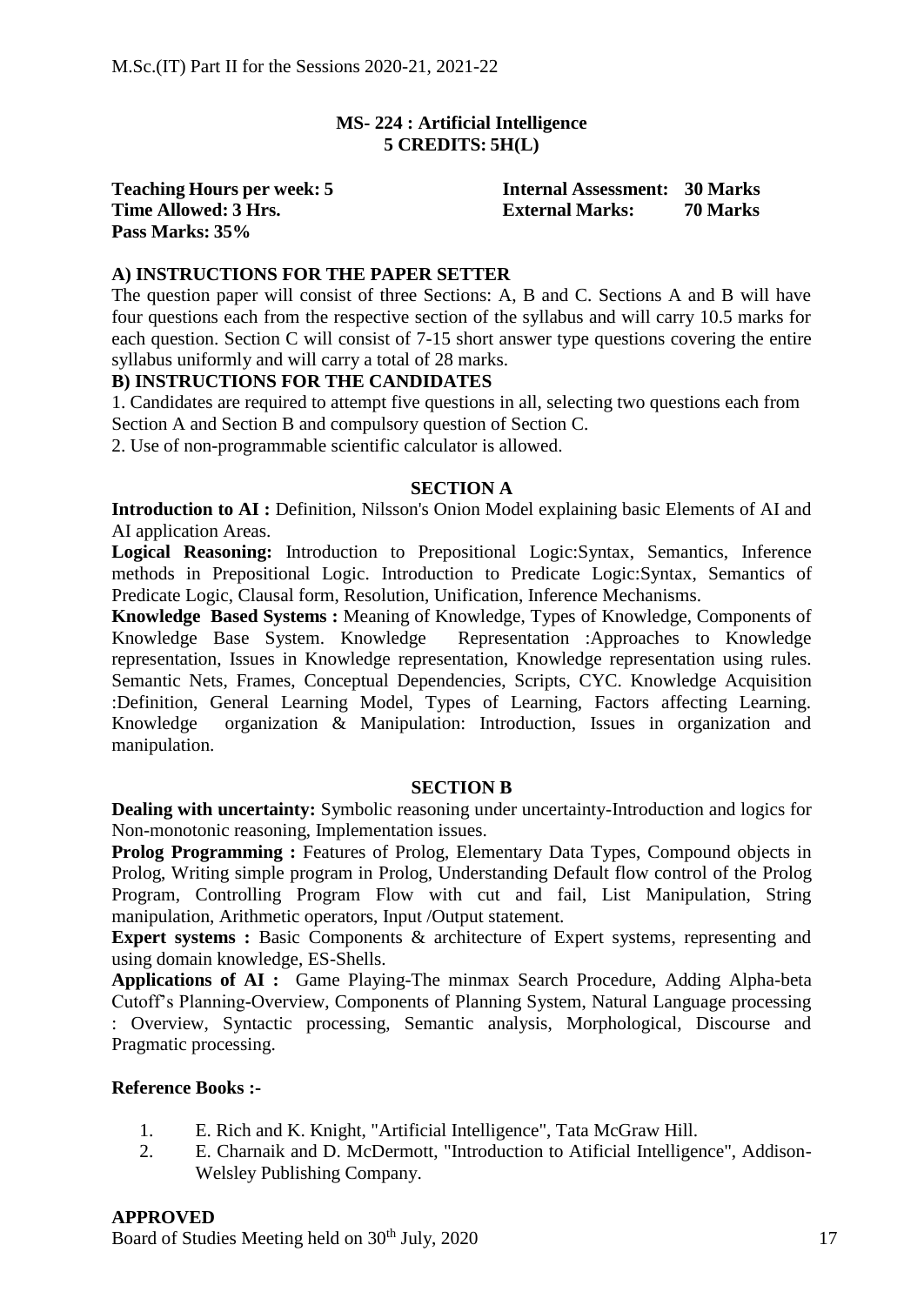- 3. Dan W. Patterson, "Introduction to Artificial Intelligence and Expert Systems", PHI.
- 4. W.F. Clofisin and C.S. Melifish, "Programming n PROLOG", Narosa Publishing Co.
- 5. Sanjiva Nath, "Turbo PROLOG", Galgotia Publications Pvt. Ltd.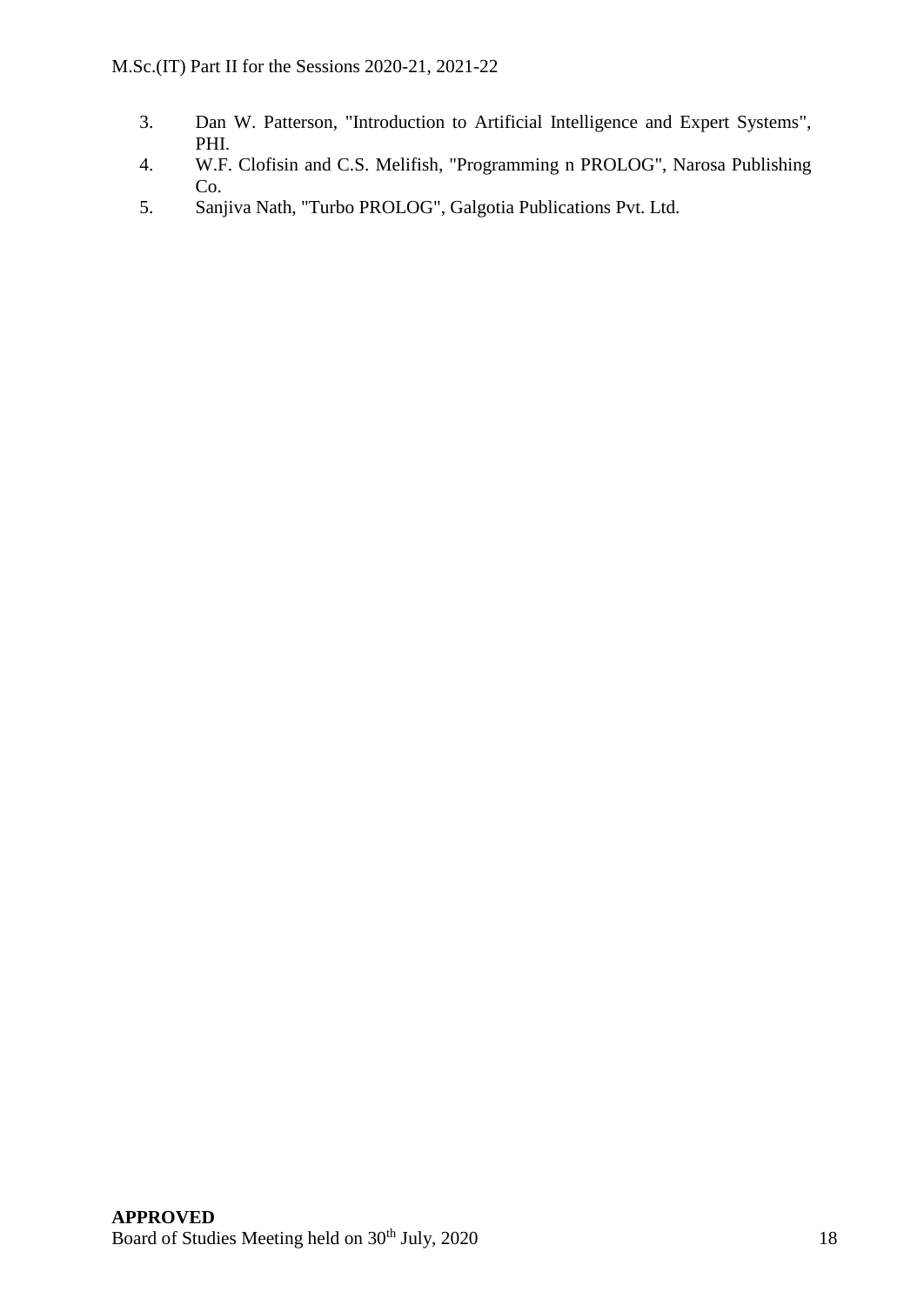# **MS-225 : Programming Lab-VI (Computer Graphics) 2 CREDITS: 4H (P)**

# **Pass Marks: 35%**

**Practical Hours per week: 4 Internal Assessment: 30 Marks Time Allowed: 3 Hrs. External Marks: 70 Marks**

This laboratory course will mainly comprise of exercise based on subject MS-221: Computer Graphics.

\*Maximum Marks for Continuous Assessment: 30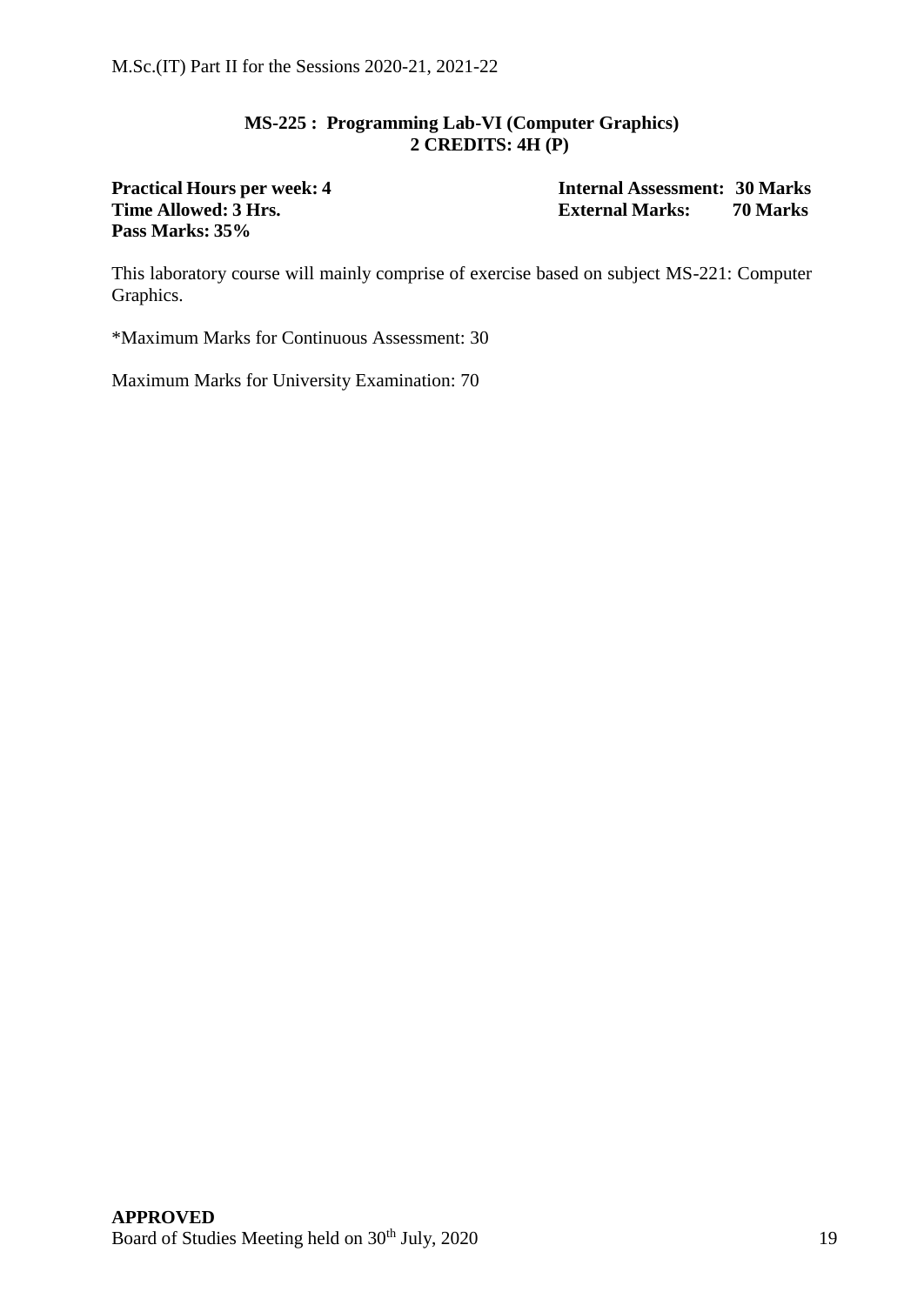# **MS-226 : Programming Lab-VII (LINUX Administration) 2 CREDITS: 4H (P)**

**Time** Allowed: 3 Hrs. **External Marks: Pass Marks: 35%**

**Practical Hours per week: 4 Internal Assessment: 30 Marks**

This laboratory course will mainly comprise of exercise based on subject MS-222 : LINUX Administration.

\*Maximum Marks for Continuous Assessment: 30